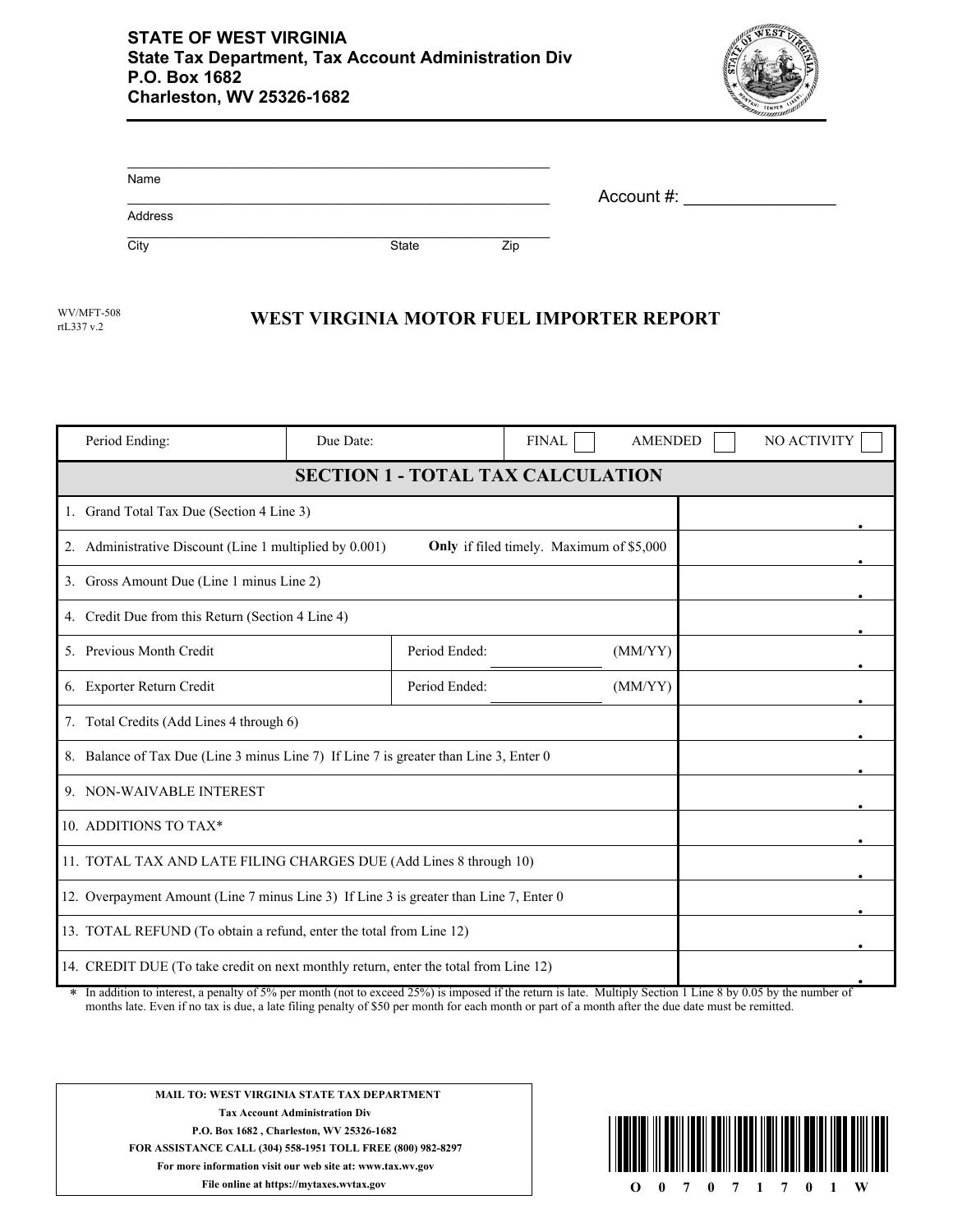**Account #: \_\_\_\_\_\_\_\_\_\_\_\_\_\_\_**

| <b>SECTION 2 - TAX DUE CALCULATION</b>                                                     |                                                                                             |             |                               |                               |  |
|--------------------------------------------------------------------------------------------|---------------------------------------------------------------------------------------------|-------------|-------------------------------|-------------------------------|--|
| <b>Report in whole gallons</b>                                                             | Gasoline                                                                                    | Gasohol     | <b>Undyed Diesel/Kerosene</b> | <b>Compressed Natural Gas</b> |  |
| <b>Total Unpaid Receipts</b><br>1.<br>(Schedule 2)                                         | $00\,$                                                                                      | $00\,$      | $\cdot$ 00                    | $00\,$                        |  |
| Diversions into WV<br>$\overline{2}$<br>(Schedule 11)                                      | 00                                                                                          | $00\,$      | $00\,$                        | $00\,$                        |  |
| <b>Total Taxable Gallons</b><br>3.<br>(Line 1 plus Line 2)                                 | 00                                                                                          | 00          | 00                            | $\cdot$ 00                    |  |
| 4. Tax Rate                                                                                | 0.3570                                                                                      | 0.3570      | 0.3570                        | 0.2330                        |  |
| Tax Due<br>5.<br>(Line 3 times Line 4)                                                     |                                                                                             |             |                               |                               |  |
| Report in whole gallons                                                                    | <b>Dyed Diesel/Kerosene</b>                                                                 | Propane/LPG | <b>Aviation Gas</b>           | LNG/Other                     |  |
| <b>Total Unpaid Receipts</b><br>6.<br>(Schedule 2)                                         | $\sim 00$                                                                                   | 00          | $00\,$                        | $\cdot$ 00                    |  |
|                                                                                            |                                                                                             |             | <b>Aviation Jet</b>           |                               |  |
|                                                                                            |                                                                                             |             | 00                            |                               |  |
|                                                                                            |                                                                                             |             | <b>Aviation Gas</b>           |                               |  |
| Diversions into WV<br>7.                                                                   | 00                                                                                          | 00          | $00\,$                        | $00\,$                        |  |
| (Schedule 11)                                                                              | <b>Aviation Jet</b><br>$00\,$<br>00<br>$00\,$<br>$00\,$<br>0.0350<br>0.1520<br>0.1520<br>00 |             |                               |                               |  |
|                                                                                            |                                                                                             |             |                               |                               |  |
| <b>Total Taxable Gallons</b><br>8.<br>(Line 6 plus Line 7)                                 |                                                                                             |             |                               | 00                            |  |
| 9. Tax Rate                                                                                |                                                                                             |             |                               | *Enter tax rate               |  |
| Tax Due                                                                                    |                                                                                             |             |                               |                               |  |
| 10.<br>(Line 8 times Line 9)                                                               |                                                                                             |             |                               |                               |  |
| Exempt Fuel Sold or Used<br>11<br>for Taxable Purpose                                      |                                                                                             |             |                               |                               |  |
| 12. Flat Rate                                                                              |                                                                                             | 0.1500      |                               |                               |  |
| 13. Flat Rate Tax Due<br>(Line 11 times Line 12)                                           |                                                                                             |             |                               |                               |  |
| Tax Due<br>$14.$ (Line 10 plus Line 13)                                                    |                                                                                             |             |                               |                               |  |
| 15. Total Tax Due (Sum across all columns Line 5 and Line 14) Transfer to Section 4 Line 1 |                                                                                             |             |                               |                               |  |

**This report and all required schedules must be completed and filed by the due date regardless of activity.**

**\*Tax rate can be found at www.tax.wv.gov**